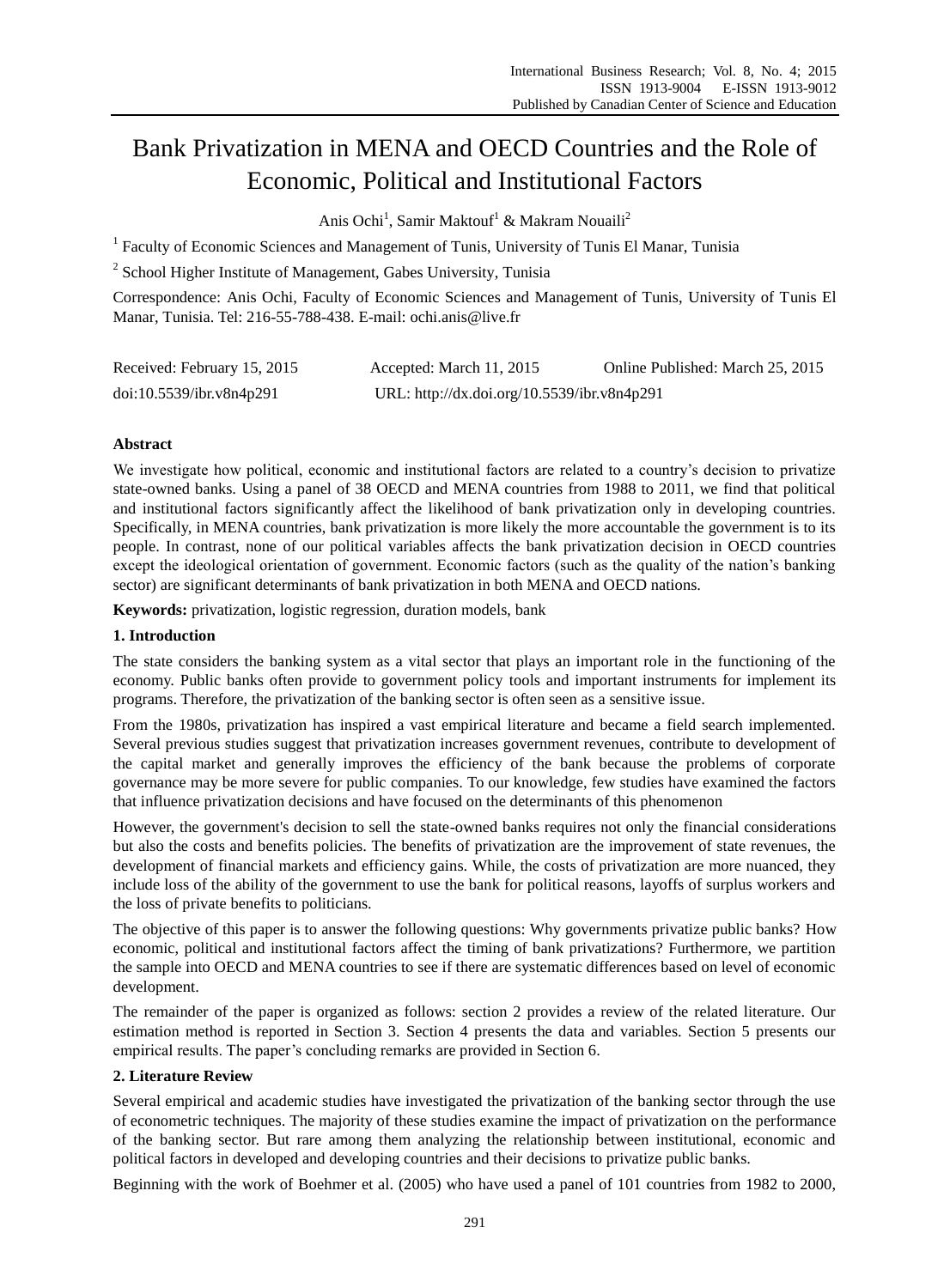they found that political factors significantly affect the likelihood of bank privatization only in developing countries. Specifically, in non-OECD countries, bank privatization is more likely the more accountable the government is to its people. In contrast, none of their political variables affects the bank privatization decision in developed countries. Economic factors (such as the quality of the nation's banking sector) are significant determinants of bank privatization in both OECD and non-OECD nations.

Bortolotti et al. (2001) through their analysis of the privatization process in 49 countries during the period 1977-1996, they showed that the privatization decision and the choice of the method of privatization seem beings influenced by the political majority in power and fiscal constraints in the public sector, while the success of privatization in terms of turnover requires appropriate legal institutions and developed capital markets.

Clarke and Cull (2002) examined the political economy of bank privatization in Argentina in the wake of institutional changes related to the implementation of the convertibility plan and the tequila crisis. Their empirical results strongly support the hypothesis that political incentives affect the likelihood of privatization. They found that poorly performing banks were more likely to be privatized, while the big banks were less likely to be privatized. They also found that high levels of unemployment and large proportions of public sector employees reduce the likelihood of privatization.

On the other hand, Bortolotti and Pinotti (2003) used a panel of 21 countries, they found that political and legal factors significantly affect the decision of public bank privatization. Also, they conclude that the likelihood of bank privatization is significantly associated with the characteristics of a country's political system.

Bortolotti, Fantini and Siniscalco (2003) used a panel of 34 developing and developed countries from 1977 to 1999, they affirmed that privatization policies are an important source for governments who consider them very often as a strategic sector to finance its budget deficits. Also, they found that governments use the privatizations to promote the development of their financial markets. Finally, they showed that privatization requires the appropriate legal and political institutions.

With the aim of measure the effect of political and economic factors on the likelihood of privatization, Clarke and Cull (2005) studied the role and the quality of the domestic banking sector, the fiscal and the trade unions on the decisions of bank privatization in Argentina. They found that most decisions of bank privatization in Argentina. They found that most privatization decisions are affected by political considerations. It therefore seems that political factors are important determinants of privatization of public banks in Argentina.

Recently, Mary Simon (2009) points out that "the British budget deficit inflated by bank rescue plans and stimulus measures adopted in response to the crisis is expected to reach 175 billion pounds in 2010, approximately 12.4% of GDP, according to government projections. To reduce some of the public deficit of the United Kingdom, the government wants to sell a series of assets between 2011 and 2014 with a total of  $\epsilon$  17 billion. In conclusion, the institutional factors on the one hand, the development of capital market, budget deficits and banking crises as economic factors on the other hand are important determinants that affect the likelihood of bank privatization.

## **3. Econometric Methodology**

Our main objective is to present the methodology us to study the determinants of a country"s decision to privatize a state-owned banks and the timing of this decision. We also ask how these determinants differ between developing (MENA) and developed (OECD) countries.

First, we present an univariate comparison of the country characteristics during the year of the bank privatization. Then we will use a logistic regression model to evaluate the marginal effects of each variable on the probability of a bank privatization. Then, we estimate a duration model with time-varying covariates. This allows us to examine the time it takes a country to privatize a public bank after its first decision to privatize any enterprise. Finally, we will examine the factors influencing the decision of the state-owned banks in each country of our sample.

The unconditional analysis is interesting because it gives us a whole view of potential determinants. It also allows us to identify the equilibrium changes associated with the decision to privatize a bank. However, without a multivariate analysis, we cannot disentangle the relative influence of each variable. To this end, we model the annual probability that a country privatizes a bank. By construction, the logistic analysis is not able to explicitly incorporate the dimension of time. The decision of country to privatize a bank is likely to change over time, such as changing of economic, financial, political and institutional conditions. We model this time dependence using duration models. We will measure the time between the first-ever privatization of a country and its first operation to privatize a state-owned banks. Thereafter, we will examine the factors that determine the duration of this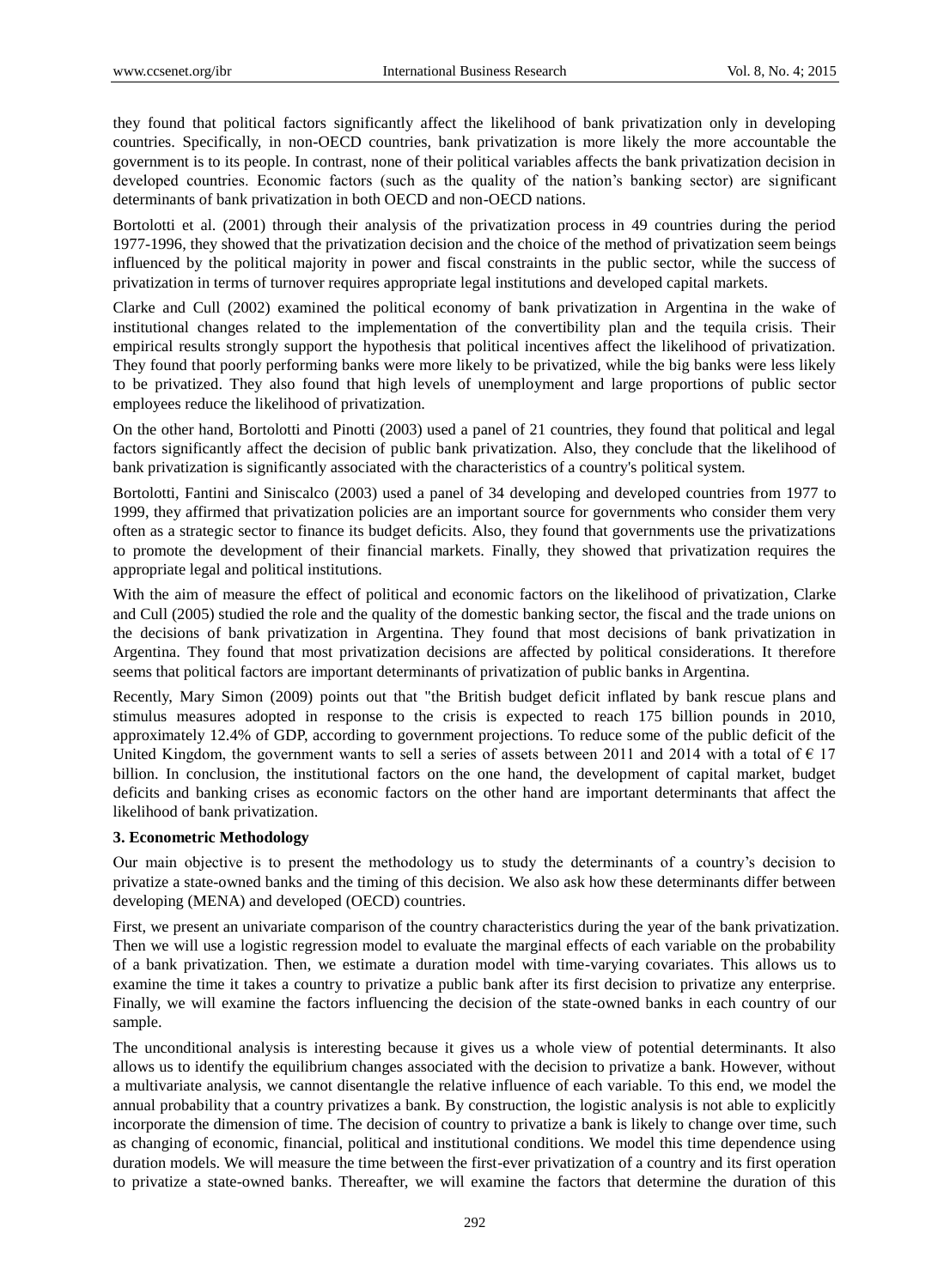period. Finally, since the first bank privatization of a country may be occasional, we complete our analysis by studying the decision of the privatization of state-owned banks in each country.

For each regression, we report maximum-likelihood coefficient estimates and the p-value of the associated Wald X2 statistics. In addition, to aid interpretation of the estimates, we compute the odds ratios (the change in the probability of a bank privatization) for a one-standard-deviation increase in each independent variable. Finally, we provide the p-value of a likelihood-ratio test that all coefficients are jointly equal to zero to gauge the explanatory power of each regression. An advantage of our data panel is that we can pinpoint each country"s first privatization, which we deem the start of a privatization program.

When a government privatized its first bank, the natural question that arises is the length of time of this process. The general decision to start the privatization of state-owned enterprises differs from the decision to privatize a state-owned bank claimed political considerations. To estimate the determinants of the length of this process, we will use the hazard-rate duration model. We suppose that a country's probability of exiting in each period is given by the following hazard rate:

h (t) = (probability of exiting between t and t+∆t) / (probability of exiting after t)

We will use the semi-parametric estimation Cox (1972) model: h (t, X) = h<sub>0</sub> (t)  $e^{X(t)\beta}$ 

Where  $h_0$  (t): is the baseline hazard function represents the value when all covariates are null. This baseline hazard is left unspecified as in the Cox (1972) model.  $X(t) = (X_1, \ldots, X_n)$  represents the vector of covariate values.  $X_1, \ldots, X_n$  represent the economic, political and institutional factors that have a multiplicative effect on the hazard  $\beta = (\beta_1, \dots, \beta_n)$ ' represents vector of parameters (coefficients) which are estimated via partial maximum likelihood.

$$
\beta' X = \beta_1 X_1 + \dots + \beta_n X_n
$$

The matrix of covariates X consists of the same explanatory variables used in the logistic regression.

Among the classical forms of links (log-linear model, linear model, logistic model), we will adopt that of the logistics form. As in the regression of this form, we will consider the various countries in our sample have a choice between the privatization of state-owned banks or keep them under state ownership. However, we will model this decision a dynamic way in enabling countries to revisit the decision of each year until a bank is sold or our sample period terminates. However, this case represents a model of random right-censoring (conditional to X), because a country that has not yet privatized a bank the end of our sample period may still do so in the future. The duration model can explicitly incorporate censored observations.

A logit model seems to be best adopted to investigate the impact of explanatory variables on the likelihood of privatization (the government's decision to privatize a state-owned bank). The values calculated by logistic regression give us the probability of privatization. If an exogenous variable positively correlated with the endogenous variable, this means that the increase in the explanatory variable increases the triggering probability of privatization. We will apply the automated stepwise logistic regression allows us to keep only the best predictors of all the explanatory variables included in our model.

The dependent variable P is a dichotomous variable (ie a variable dammy d) which is equal to 1 if at least one operation of bank privatization has been completed and 0 otherwise.

$$
PRIV = 1 \text{ if } PRIV^* > 0
$$

$$
PRIV = 0 \text{ if otherwise}
$$

#### **4. The Data and Variables**

Our empirical study focuses on the study of the impact of economic, political and institutional factors on the government"s decision to privatize a public bank. To do this, we selected a sample of 38 developed and developing countries over the period 1988 to 2011: 16 MENA countries namely: Egypt, Tunisia, Algeria, Morocco, Libya, Jordan, Lebanon, Saudi Arabia, Bahrain, Oman, Kuwait, Qatar, the United Arab Emirates, Yemen Iran and Israel, and 22 OECD countries namely Germany, Australia, Austria, Belgium, Denmark, Spain, Finland, France, Greece, Iceland, Ireland, Italy, Japan, Luxembourg, Norway, New Zealand, the Netherlands, Portugal, the United Kingdom, Sweden, Switzerland and Turkey.

In the following table, we present the main economic, political and institutional variables that can influence the policy of privatization with its resources: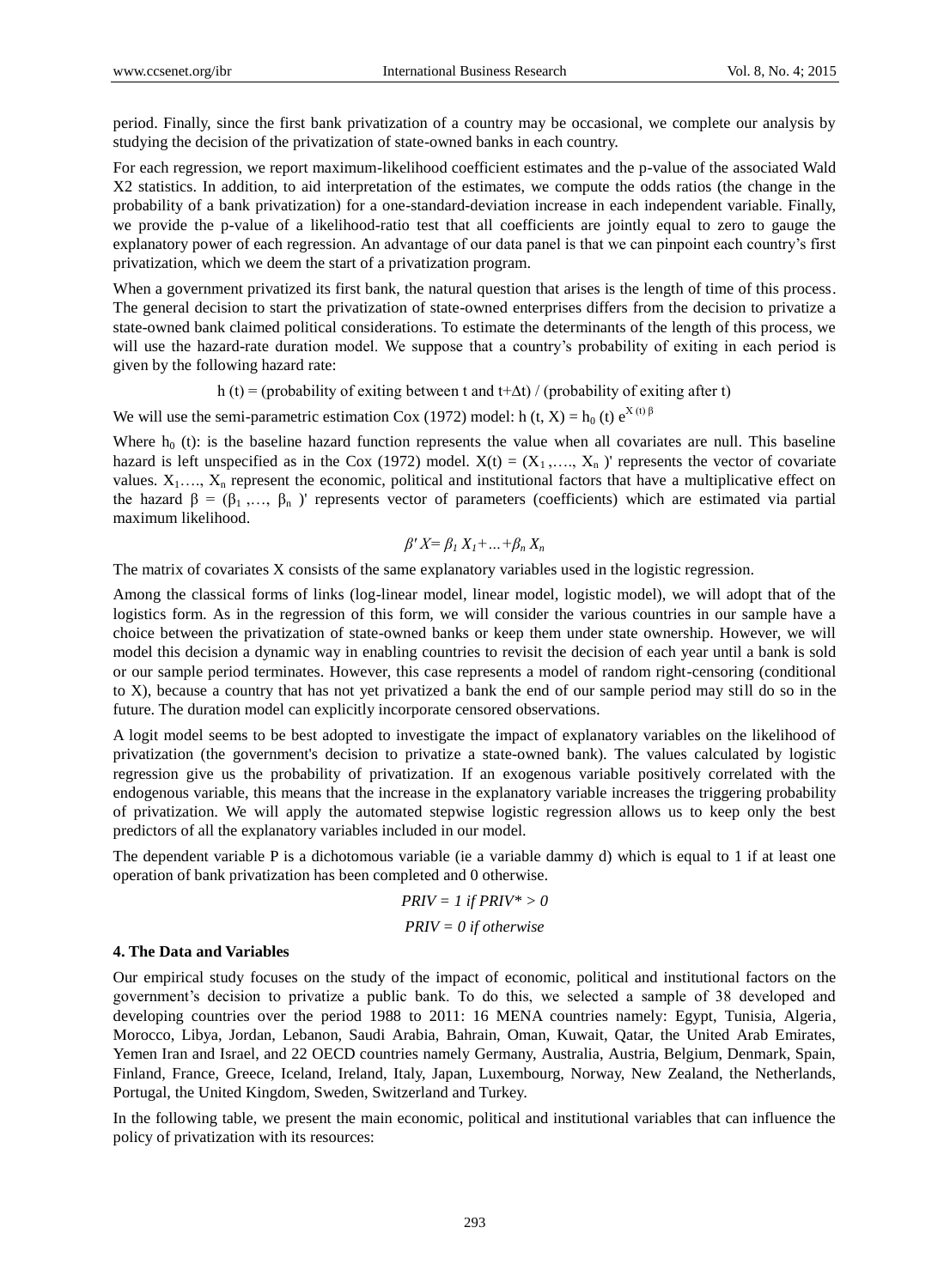## Table 1. Variables and sources

| Variable                                                                                                                   | <b>Resource</b>                                                                                                                                                                   |
|----------------------------------------------------------------------------------------------------------------------------|-----------------------------------------------------------------------------------------------------------------------------------------------------------------------------------|
| Gross National Income (GNI) per capita $=$ PPP-adjusted (current                                                           | Database of the World Bank.                                                                                                                                                       |
| international \$)                                                                                                          |                                                                                                                                                                                   |
| Gross Domestic Product $(GDP) = in$ millions of current, local<br>currency                                                 | Database of the World Bank.                                                                                                                                                       |
| Budget deficit $(BD)$ = Government Deficit in millions of units of                                                         | Central Intelligence Agency (World Factbook). OECD Factbook.                                                                                                                      |
| local currency                                                                                                             | Global Finance (Hrvard Business School).                                                                                                                                          |
|                                                                                                                            | Statistiques Financières Internationales.                                                                                                                                         |
| Market Capitalization (MC) = Total Equity Market Capitalization –                                                          | <b>Emerging Stock Markets Factbook</b>                                                                                                                                            |
| in millions of current \$                                                                                                  | Base de donn ées de la banque mondiale.                                                                                                                                           |
|                                                                                                                            | COSOB (Bourse d'Alger) et Libyan Stock Market (Site officiel).                                                                                                                    |
| Debt Crisis (DC) = 1 if country experienced debet crisis that year                                                         | Luc Laeven and Fabian Valencia (2008)                                                                                                                                             |
|                                                                                                                            | IMF working paper WP/08/224                                                                                                                                                       |
| Non-performing loan (NPL) = as a percentage of total bank loans                                                            | World Development Indicators (WDI).                                                                                                                                               |
|                                                                                                                            | World Bank and the various reports of the IMF                                                                                                                                     |
|                                                                                                                            | The central banks of each country.                                                                                                                                                |
| Corruption Index $(CI)$ = Measure of overall corruption; Lower =                                                           | Transparency International.                                                                                                                                                       |
| greater corruption                                                                                                         | International Country Risk Guide, PRS Group                                                                                                                                       |
| Size of private banking sector $(SPBS) =$ Loans by private banks to<br>private sector; millions of units of local currency | <b>International Financial Statistics</b>                                                                                                                                         |
| Government Stability $(GS)$ = Measure of overall government<br>stability; $High = greater government stability$            | International Country Risk Guide, PRS Group.                                                                                                                                      |
| Government Effectiveness $(GS)$ = Measure of overall government<br>effectiveness; High = greater government effectiveness  | Worldwide Governance Indicators, The World Bank Group.                                                                                                                            |
| Regulatory Quality (RQ) High = good quality                                                                                | Worldwide Governance Indicators, The World Bank Group.                                                                                                                            |
| Ideological orientation of government $(IO)$ = Economic Orientation                                                        | Perspective Monde (Université de Sherbrooke)                                                                                                                                      |
| of Executive Branch of Government; $1 =$ right-wing executive                                                              | Database of Political Institutions (DPI)                                                                                                                                          |
| Systemic banking crisis $(BC) = 1$ if country experienced banking<br>crisis that year                                      | Laeven. L and F. Valence (2008), Mario Dehove and Dominique<br>Plihon (2004), Gerard Caprio, Daniela Klingebiel, Luc Laeven<br>and Guillermo Noguera and Guillermo Noguera (2003) |
| Democratic accountability $(DA) = Higher = government$ more<br>accountable to the people                                   | <b>International Country Risk</b>                                                                                                                                                 |
| Political risk (PR): Measure of overall political risk; Lower =<br>greater political risk                                  | International Country Risk Guide, PRS Group.                                                                                                                                      |
| Political Stability (PS) = Measure of overall political Stability;<br>$High = greater political Stability$                 | Worldwide Governance Indicators, The World Bank Group.                                                                                                                            |
| Political instability $(PI)$ = Measure of overall political instability;<br>Lower $=$ greater political instability        | Economist Intelligence Unit.                                                                                                                                                      |
| Democracy index $(DI)$ = Measure of overall democracy; high =                                                              | Economist Intelligence Unit.                                                                                                                                                      |
| greater democracy                                                                                                          | Statistiques mondiales.                                                                                                                                                           |
| Privatiantion (P) = 1 after privatization and 0 before.                                                                    | <b>Privatization Barometer</b>                                                                                                                                                    |
|                                                                                                                            | World Bank: Privatization Database.                                                                                                                                               |

## **5. Empirical Results**

We conducted the binary logistic regressions with R-statistics software, version 2.11.1 to explain the government"s decision to privatize a public bank (presence or absence of an event) as a function related to different economic, political and institutional variables using function glm with family = binomial option. Next, we estimate a duration model that explicitly considers that this decision may vary with changes in the economic and political environment over time.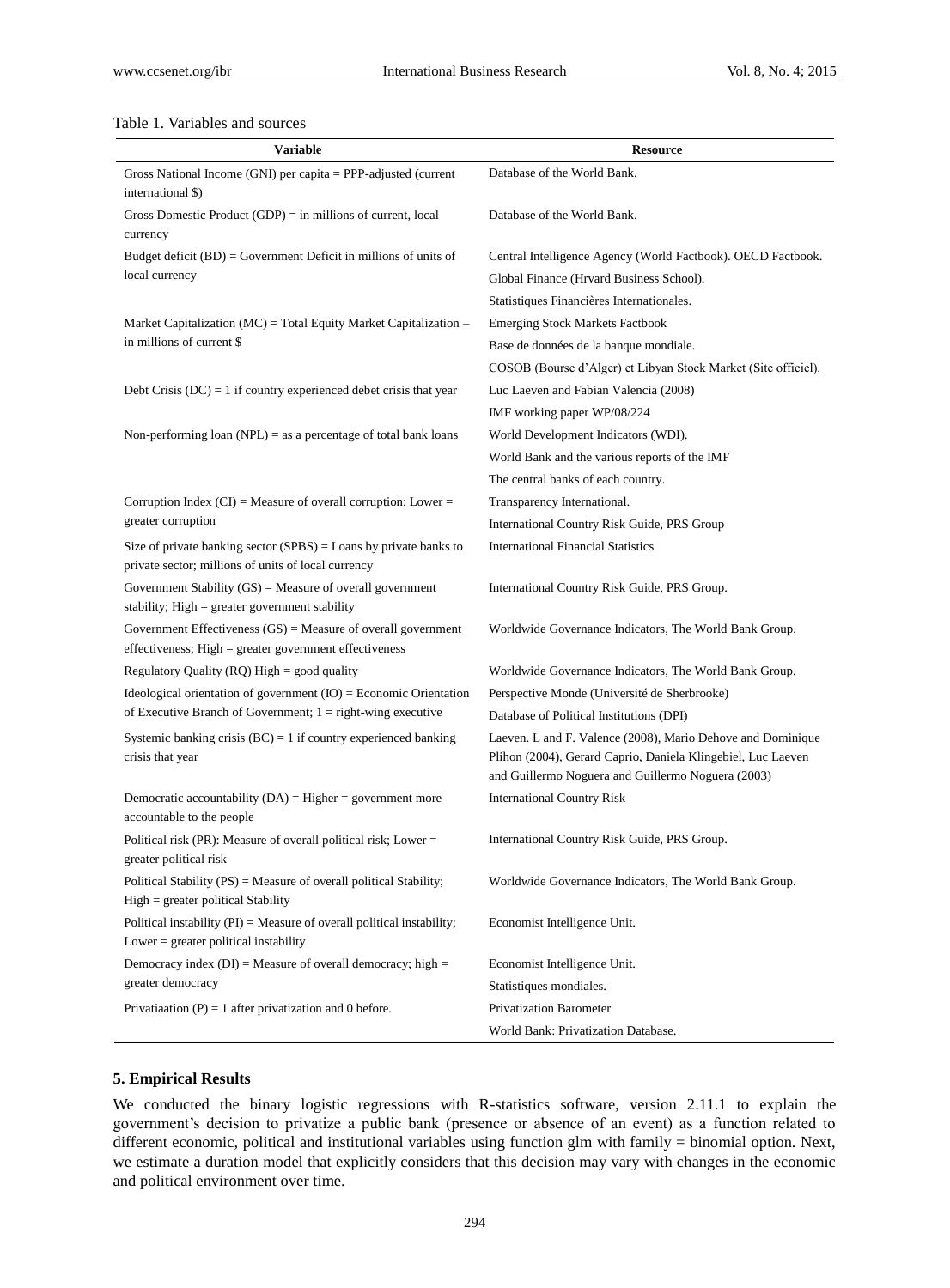## *5.1 Results of Logistic Regressions for the MENA Countries*

The following table presents the results of logistic regression panel data. It examines the decisions of governments in the MENA region to privatize a public bank including all independent variables.

| <b>Variables</b> | <b>Coefficient</b> | <b>Standard deviation</b> | z-value  | $Pr(>\mid t )$ |
|------------------|--------------------|---------------------------|----------|----------------|
| (Intercept)      | $2.933e+01$        | $9.346e + 00$             | 3.139    | $0.00170**$    |
| BC               | $-1.702e+00$       | 1.155e+00                 | $-1.473$ | 0.14070        |
| MK               | $-8.743e-06$       | 7.275e-06                 | $-1.202$ | 0.22945        |
| DC               | NA                 | NA                        | NA       | NA             |
| <b>GE</b>        | $-3.280e-02$       | 4.069e-02                 | $-0.806$ | 0.42022        |
| <b>CI</b>        | $-9.064e-01$       | 4.628e-01                 | $-1.959$ | 0.05014.       |
| DI               | 9.255e-01          | 5.608e-01                 | 1.650    | 0.09886.       |
| PI               | $-2.937e+00$       | 9.413e-01                 | $-3.121$ | $0.00180**$    |
| <b>NPL</b>       | 7.478e-02          | 5.361e-02                 | 1.395    | 0.16305        |
| IO               | $-1.674e-01$       | 7.954e-01                 | $-0.211$ | 0.83327        |
| <b>GDP</b>       | $-2.155e-07$       | 1.902e-07                 | $-1.133$ | 0.25722        |
| <b>GNI</b>       | 3.925e-05          | 2.702e-05                 | 1.453    | 0.14621        |
| <b>RQ</b>        | 5.923e-02          | 3.296e-02                 | 1.797    | 0.07233.       |
| DA               | 9.672e-01          | 4.852e-01                 | 1.993    | $0.04622 *$    |
| <b>PR</b>        | $-2.305e-01$       | 8.728e-02                 | $-2.641$ | $0.00826$ **   |
| <b>BD</b>        | $-9.514e-07$       | 1.662e-06                 | $-0.572$ | 0.56700        |
| <b>GS</b>        | $-7.491e-01$       | $2.340e-0$                | $-3.201$ | $0.00137**$    |
| <b>PS</b>        | 1.646e-02          | 2.433e-02                 | 0.676    | 0.49887        |
| <b>SPBS</b>      | 6.891e-08          | 2.352e-07                 | 0.293    | 0.76957        |

Table 2. Results of logistic regression

*Note.* Signif. codes:  $0$  '\*\*\*'  $0.001$  '\*\*'  $0.01$  '\*'  $0.05$  '.'  $0.1$  ' '1.

We note that from this table that summarizes the results of the study that there are some explanatory variables are statistically significant while others are not, and thereafter, they have no effect on our endogenous variable. To select the variables that have an impact on the government's decision to privatize a state-owned bank, we will treat statistically the collected data. To do this, we will use the automated stepwise logistic regression that eliminates automatically all non-significant independent variables in the model. To do this, we will use the automated stepwise logistic regression that eliminates automatically all non-significant independent variables in our model.

This regression had chosen among economic, political and institutional variables the smallest number of them that explain at best the variability of the government's decision to privatize a public bank. It enables us to keep only the variables that have a significant impact on our logistic regression, and then, it includes only in the model the variables that provide the best coefficients of determination. It gives us a model with the best performance, hence, the model has the lowest AIC (Akaike information criterion).

The initial model includes all explanatory variables related to political, economic and institutional factors and less good are then withdrawn until the withdrawal of a new variable significantly deteriorates the model. And then the procedure stops when there is no significant variable to select or insignificant variable to eliminate.

The AIC is a criterion for comparing models, often used to select the best model. The AIC criterion applies to estimated models by a maximum likelihood method. Our logistic regressions can enter in this context. The AIC is defined as:  $AIC = -2 \log L + 2k$ , where L is the maximized likelihood and k the number of parameters in the model. With this criterion, the model deviance -2 log (L) is penalized by 2 times the number of parameters. AIC represents a compromise between the bias decreasing with the number of parameters, and parsimony, will describe the data with the smallest number of possible parameters. The rigor would like all compared models all derive from the same "comprehensive" Included in the list of the compared models. It is necessary to check that the conditions of use of the full model and the one selected are met. The best model is the one with the lowest AIC.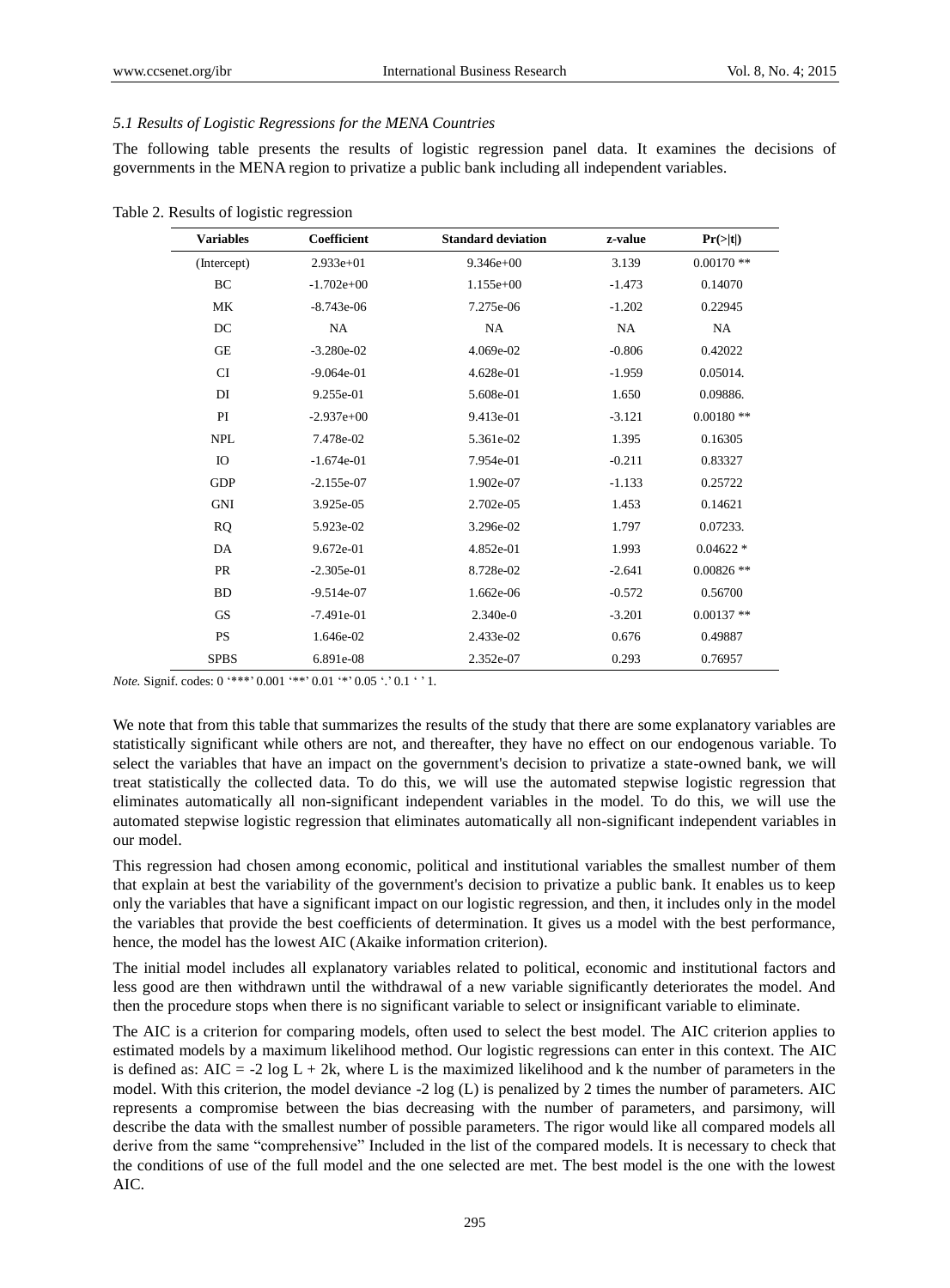Non-significant variables namely: ideological orientation of government (IO), government effectiveness (GS), debt crisis (DC), political stability (PS), le budget deficit (BD) and size of private banking sector (SPBS) are removed from the global model using the AIC. This procedure we bring to reduce the number of explanatory variables and combination of variables resulting in minimum AIC.

| <b>Variables</b> | Coefficient  | <b>Standard deviation</b> | z-value  | Pr(> z )       |
|------------------|--------------|---------------------------|----------|----------------|
| (Intercept)      | $2.567e+01$  | $8.356e+00$               | 3.072    | $0.002127$ **  |
| BC               | $-1.596e+00$ | $1.108e+00$               | $-1.440$ | 0.149822       |
| МC               | $-9.178e-06$ | 7.182e-06                 | $-1.278$ | 0.201268       |
| <b>CI</b>        | $-1.017e+00$ | 4.387e-01                 | $-2.318$ | $0.020467*$    |
| DI               | 8.639e-01    | 4.993e-01                 | 1.730    | 0.083588.      |
| <b>PS</b>        | $-2.731e+00$ | 8.285e-01                 | $-3.297$ | $0.000978$ *** |
| <b>NPL</b>       | 8.894e-02    | 4.987e-02                 | 1.783    | 0.074512.      |
| <b>GDP</b>       | $-9.503e-08$ | 4.663e-08                 | $-2.038$ | $0.041555$ *   |
| GNI              | 4.179e-05    | 2.570e-05                 | 1.626    | 0.103908       |
| <b>RQ</b>        | 4.819e-02    | 2.536e-02                 | 1.900    | 0.057385.      |
| DA               | 8.306e-01    | 3.784e-01                 | 2.195    | $0.028163*$    |
| <b>PR</b>        | $-2.017e-01$ | 7.454e-02                 | $-2.706$ | $0.006808$ **  |
| <b>GS</b>        | $-6.548e-01$ | 2.088e-01                 | $-3.135$ | $0.001717**$   |

Table 3. Presents the results of stepwise logistic regression automated

*Note.* Signif. codes: 0 '\*\*\*' 0.001 '\*\*' 0.01 '\*' 0.05 '.' 0.1 ' ' 1.

Reading the table number 3 we find that all the estimated coefficients are statistically significant at the 0.001, 0.01, 0.05, 0.1 and 1. If the standard deviation tends to zero, in this case there is no autocorrelation between the explanatory variable and the dependent variable, which increases its relevance on the endogenous variable.

Regarding the variables related to economic factors, it should be noted is that the value taken by the coefficient of Market Capitalization (MC) is negative, and thus has a negative impact on the government"s decision to privatize a public bank, which means that more this variable is small, more the likelihood to privatize public banks by governments in the MENA region improves. The Systemic banking crisis (BC) variable negatively affects our endogenous variable, which means that less banking crises are triggered more governments are more likely to privatize public banks.

The non-performing loan variable (NPL) that we consider as a factor in measuring the quality of the banking sector is positively correlated with the government"s probability to privatize a state-owned bank in the MENA countries. This variable negatively affects the performance of banks, because a high level of receivables involves important burdens on banks which negatively affect their performance. This result affirms the conclusions of Clarke and Cull (2002) who suggest that NPL affect positively and significantly the probability of public bank privatization.

Among the economic determinants of privatization, it retains the macroeconomic variable gross domestic product (GDP). The value taken by this coefficient is negative and significant, therefore negatively and totally affects our dependent variable. More GDP increases in MENA countries, more government's likelihood to privatize a state-owned bank decreases. As regards of gross national income per capita (GNI), it affects positively and significantly the probability of bank privatization.

Concerning the relationship between the government's decision to privatize a public bank and the different variables characterizing the political factors, the first thing that can be highlighted from the results is that democratic accountability (DA) positively affects our endogenous variable. The second point that can be seen is that the political risk (PR) and political instability (PI) negatively and significantly affect the probability of privatization, which means that more these two factors increases, more the probability of public bank privatization decreases.

The government stability (GS) has a negative and significant impact on the government"s decision to privatize a public bank. But this result contradicts the conclusions of the work of many authors such as Clarke and Cull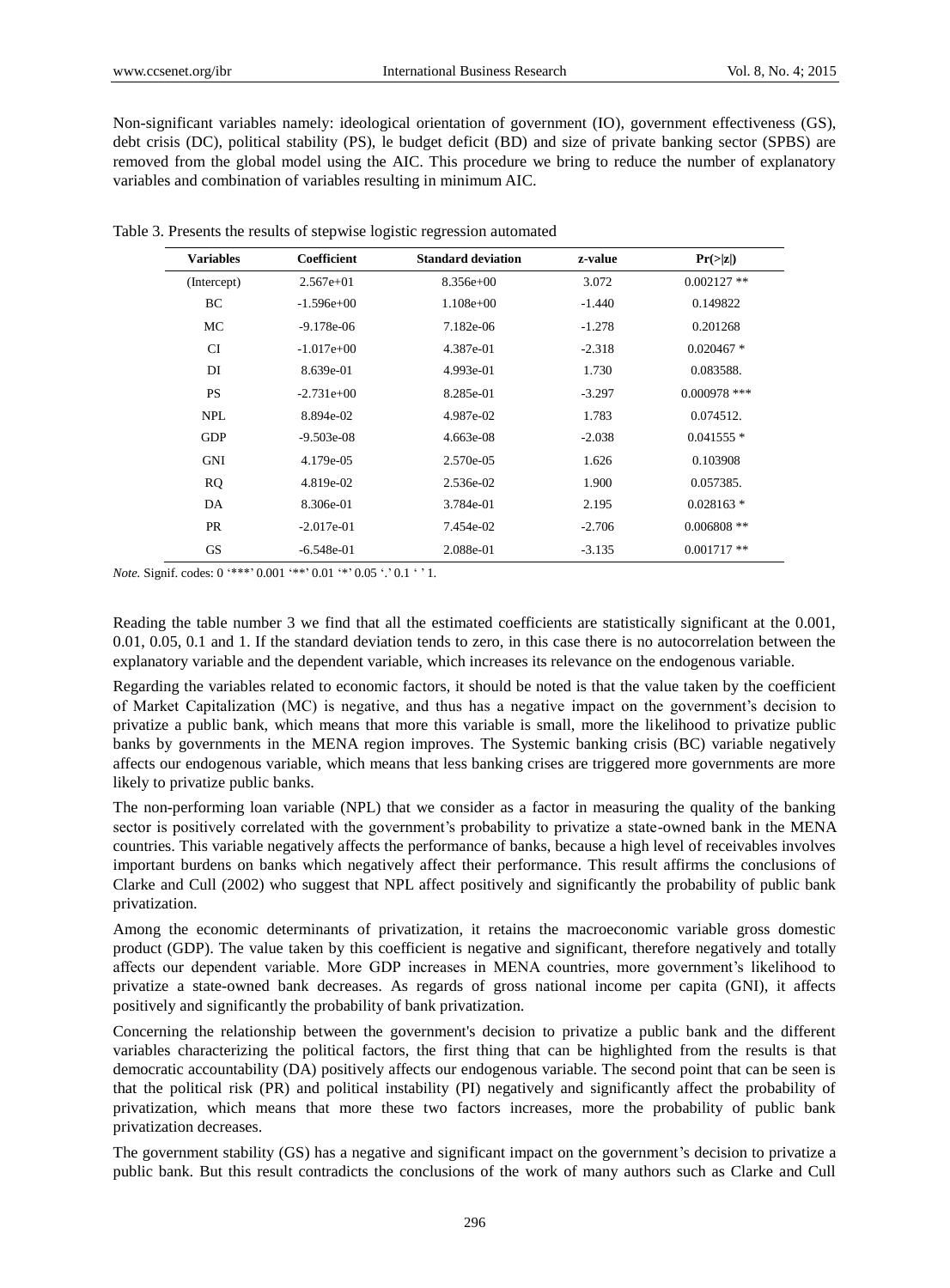(2002), Bortolotti and Pinotti (2003) which reveal that the stability of the government has a positive and significant impact on the probability of privatization of public banks.

Turning to the variables that are related to institutional factors, it is reported that the regulatory Regulatory Quality (RQ), which captures perceptions of the ability of the government to formulate and implement sound policies and regulations that permit and promote private sector development, has a positive impact on our dependent variable. More the value of Regulatory Quality increases more the governments of countries in the MENA region tend to privatize public banks. The significance of this variable reflects that it has a total effect on the endogenous variable and it has a strong relevance on the latter because its standard deviation is close to zero.

Regarding the corruption index (CI), it negatively affects our endogenous variable. More corruption increases, more the probability of public bank privatization decreases. This result does not justify the assumption that the corruption and inefficiency are nonexistent (or less) in the private sector. Another exogenous variable related to institutional factors is the democracy index (DI) which is positively correlated with the dependent variable.

To express the degree of dependence and significant association between the different exogenous variables related to economic, political and institutional and the government's probability to privatize a public bank in MENA countries. We re-estimated our model another time with the odds ratio. In addition, odds ratios were calculated to facilitate the interpretation of the estimates (the variation in the probability of state-owned bank privatization) for an increase in a standard deviation of each independent variable. The odds ratio represents the relative variation of the instantaneous probability that a bank is privatized in year t, for a one-unit change in the independent variable. Our logistic regression with the odds ratio is estimated using Stata 11.The degree of predictability of various economic, political and institutional variables are presented in Table 4.

| variables  | <b>Odds Ratio</b> | <b>Standard deviation</b> | z       | P > z |
|------------|-------------------|---------------------------|---------|-------|
| <b>GDP</b> | 0.9999999         | 4.66e-08                  | $-2.04$ | 0.042 |
| <b>GNI</b> | 1.000042          | 0.0000257                 | 1.63    | 0.104 |
| MC         | 0.9999908         | 7.18e-06                  | $-1.28$ | 0.201 |
| <b>NPL</b> | 1.093017          | 0.0545091                 | 1.78    | 0.075 |
| BC         | 0.2026593         | 0.2246215                 | $-1.44$ | 0.150 |
| <b>PR</b>  | 0.8173396         | 0.0609212                 | $-2.71$ | 0.007 |
| <b>GS</b>  | 0.5195579         | 0.1085067                 | $-3.14$ | 0.002 |
| DA         | 2.294732          | 0.8683561                 | 2.20    | 0.028 |
| <b>CI</b>  | 0.3617245         | 0.1587061                 | $-2.32$ | 0.020 |
| <b>RQ</b>  | 1.049368          | 0.0266093                 | 1.90    | 0.057 |
| PI         | 0.0651322         | .0539601                  | $-3.30$ | 0.001 |
| DI         | 2.372325          | 1.184453                  | 1.73    | 0.084 |

Table 4. Results of automated stepwise logistic regression with the odds ratio

The privatization decision and the following three economic factors: gross national income per capita (GNI), gross domestic product (GDP) and market capitalization (MC), are linked together by an odds ratio equal to 1. Given that odds ratio equal to unity corresponds to the absence of effect, this indicates that there is no associations between these three economic factors and the government's decision to privatize a public bank. In the MENA countries, governments do not seem to use the privatization of banks as instruments to extend the size and liquidity of stock markets.

The remaining two economic factors are the banking crisis (BC) and non-performing loans (NPL), this means that banking crises (BC) decrease the probability of bank privatization of 79.74%. In this case, the government's decision to privatize a public bank has 5 times less likely to occur rather than do not to occur after banking crises. This indicates the existence of a weak association between this variable and the probability of bank privatization. While the second factor has an odds ratio upper to unit (1.093> 1), an increase in the standard deviation of non-performing loans (NPL) of a unit increases the likelihood of public banks privatization of 9.3%. Thereafter, the government's decision to privatize a public bank has 1,093 times more likely to occur. Overall, these results suggest that governments in the MENA region are more likely to privatize a public bank when the quality of the banking sector is bad.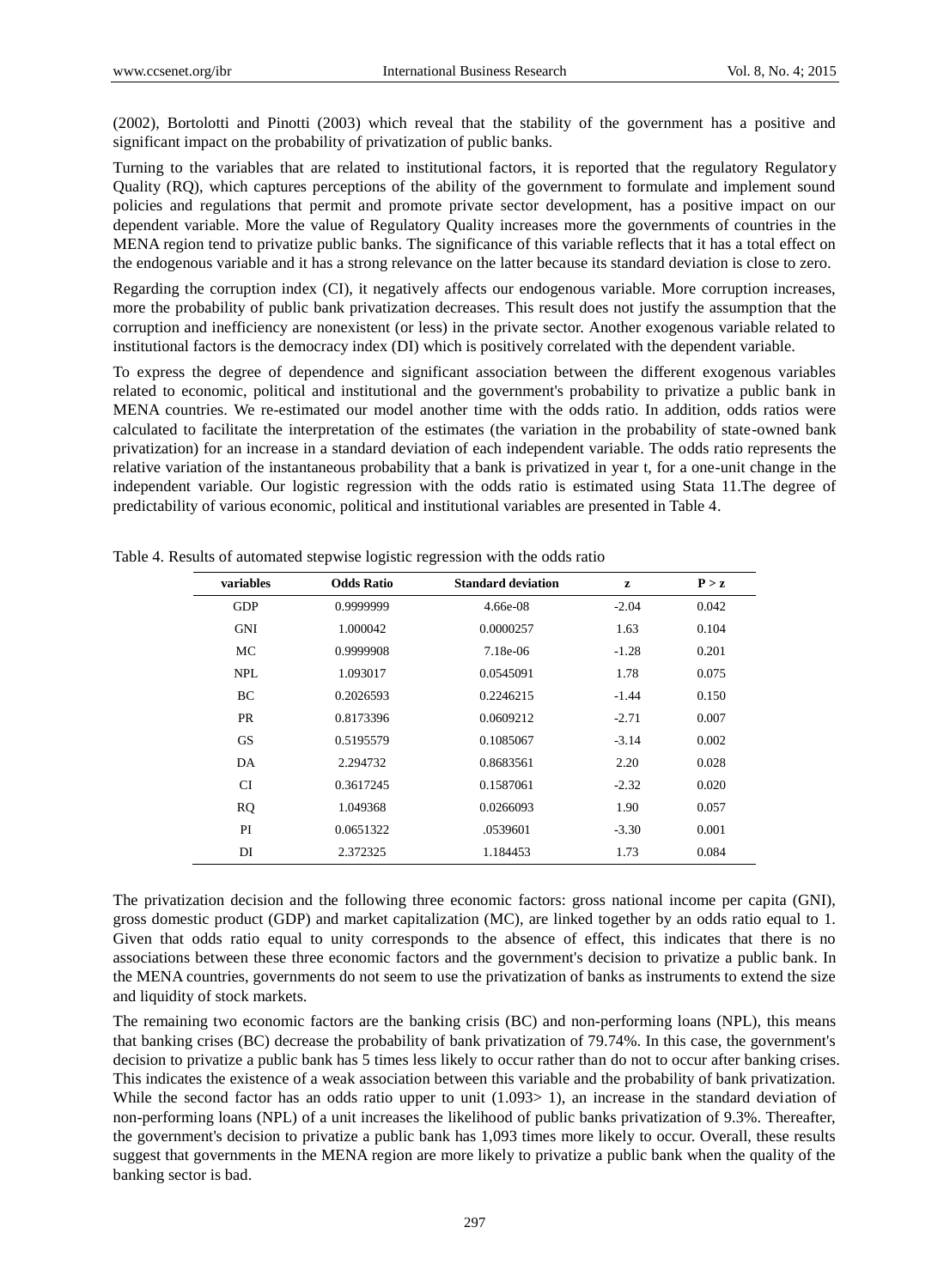Regarding the political and institutional characteristics, our data indicate that the democracy index (DI), the regulatory quality (RQ) and the democratic accountability (DA) have an odds ratio greater than unity. This indicates the existence of a beneficial effect between these three factors and the likelihood of state-owned bank privatization in so far as the more the factor"s odds-ratio is remote from the unit, the greater its effect on the probability of bank privatization is important.

However, in MENA countries, the democracy index (ID) and democratic accountability (DA), a significant determinant of state-owned bank privatization: a one-standard deviation in these two factor increases the likelihood of bank privatization respectively by 137.2% and 129.4% (the odds ratio are respectively 2.372 and 2.294). This is consistent with the hypothesis that a greater accountability to voters, by limiting the ability to extract political benefits from SOBs, should increase the likelihood of privatization.

On the contrary, a one-standard deviation in Political risk (PR) and Political instability (PI) decreases the likelihood of bank privatization respectively by 18.27% and 34.87% (the odds ratio are respectively 0.8173 and 0.6513). Also, same thing for Government Stability (GS) and Corruption Index (CI), a one-standard deviation in these two factor decreases the likelihood of bank privatization in the MENA countries respectively by 48.05% and 63.83% (the odds ratio are 0.5195 and 0.3617). The absence of a positive effect of the Government Stability (GS) on the public banks privatization and the existence of a negative relationship between them in MENA countries can be interpreted by a governmental stability which is characterized by dictatorship, tyranny, the impossibility of peaceful transfer of power, and the complete absence of any form of democracy, freedom and epidemics phenomena of corruption and nepotism.

Additionally, the regressions reveal significant relation between Regulatory Quality (RQ) and the probability of state-owned bank privatization: a one-standard deviation increase in the Regulatory Quality increases the likelihood of bank privatization by 4.9% (the odds ratio is 1.049). So there is a very weak association between this variable and the probability of bank privatization. More regulations that permit and promote private sector development are formulated and implemented by the governments of MENA countries, more their banks are likely to be privatized.

#### *5.2 Results of Logistic Regressions for the OECD Countries*

Table 5 presents the results of logistic regression that model a government's decision of OECD countries to privatize a state-owned bank including all independent variables.

| <b>Variables</b> | <b>Coefficient</b> | <b>Standard deviation</b> | z-value  | Pr(> t )       |
|------------------|--------------------|---------------------------|----------|----------------|
| Intercept)       | $-3.518e+00$       | $4.467e+00$               | $-0.788$ | 0.43087        |
| BC               | $-1.656e-01$       | 3.227e-01                 | $-0.513$ | 0.60793        |
| <b>MK</b>        | 7.402e-07          | 2.877e-07                 | 2.573    | $0.01008 *$    |
| DC               | $1.479e+00$        | 5.421e-01                 | 2.729    | $0.00635$ **   |
| <b>GE</b>        | 1.340e-02          | 3.805e-02                 | 0.352    | 0.72479        |
| <b>CI</b>        | $-7.386e-01$       | 2.458e-01                 | $-3.005$ | $0.00266$ **   |
| DI               | 2.706e-02          | 4.193e-01                 | 0.065    | 0.94854        |
| PI               | $-5.760e-04$       | 2.176e-01                 | $-0.003$ | 0.99789        |
| <b>NPL</b>       | $-1.212e-02$       | 3.223e-02                 | $-0.376$ | 0.70676        |
| IO               | 3.730e-01          | 2.488e-01                 | 1.499    | 0.13383        |
| <b>GDP</b>       | 6.083e-07          | 4.867e-07                 | 1.250    | 0.21140        |
| <b>GNI</b>       | $-1.060e-04$       | 2.015e-05                 | $-5.262$ | $1.42e-07$ *** |
| <b>RQ</b>        | 9.122e-03          | 3.303e-02                 | 0.276    | 0.78243        |
| DA               | 9.725e-02          | 8.386e-01                 | 0.116    | 0.90768        |
| <b>BD</b>        | 8.429e-02          | 5.715e-02                 | 1.475    | 0.14024        |
| <b>PR</b>        | $-6.481e-08$       | 7.140e-07                 | $-0.091$ | 0.92768        |
| <b>GS</b>        | $-1.444e-01$       | 1.432e-01                 | $-1.009$ | 0.31320        |
| <b>PS</b>        | 1.592e-02          | 1.577e-02                 | 1.009    | 0.31277        |
| <b>SPBS</b>      | $-3.617e-09$       | 2.858e-09                 | $-1.266$ | 0.20566        |

#### Table 5. Results of logistic regression

*Note.* Signif. codes:  $0$  '\*\*\*'  $0.001$  '\*\*'  $0.01$  '\*'  $0.05$  '.'  $0.1$  ' '1.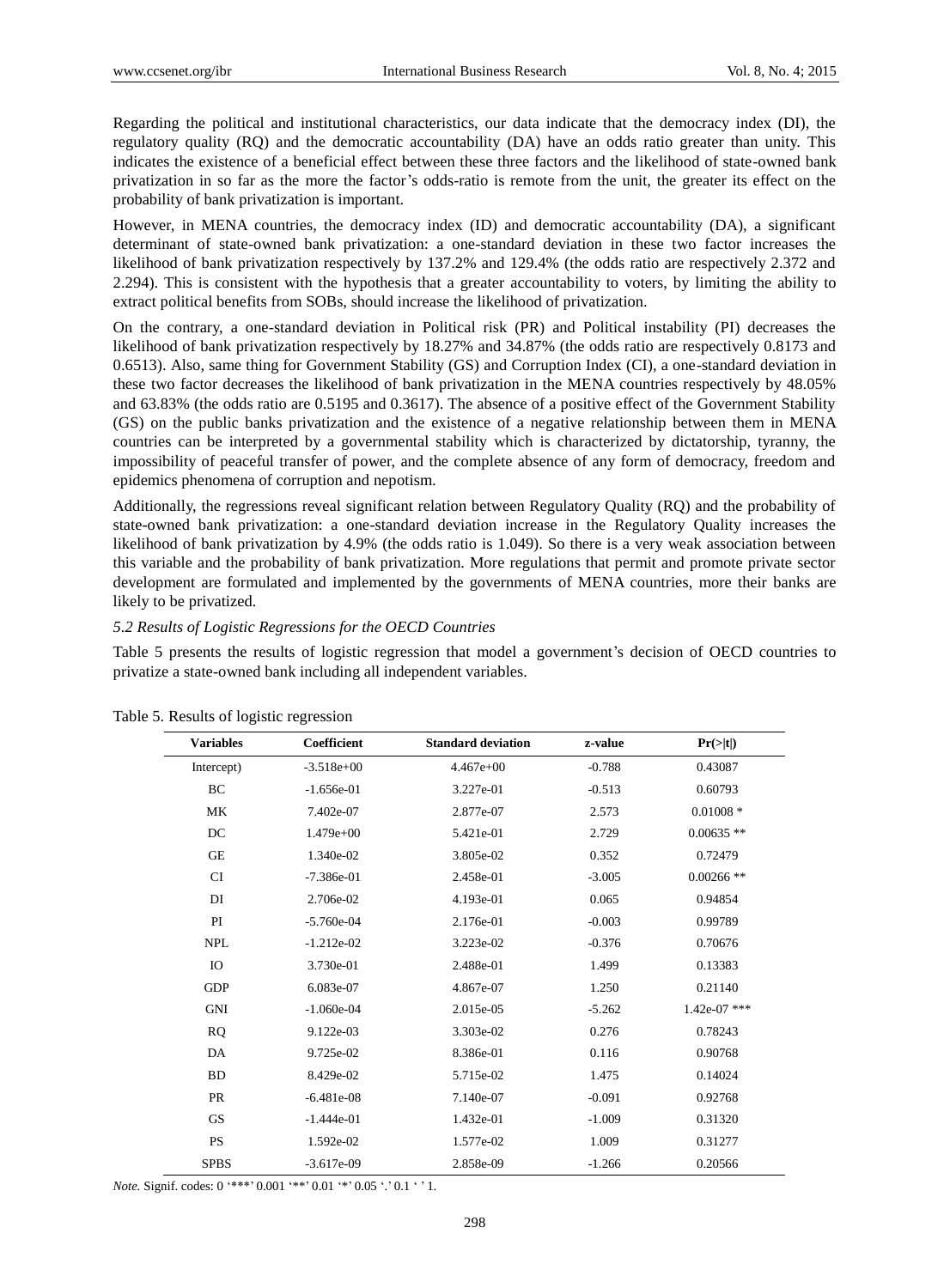Table 6 presents our automated stepwise logistic regression results. The stepwise selection selected only as significant variables. The model to be used is the one with the lowest AIC.

| variables   | <b>Odds Ratio</b> | <b>Standard deviation</b> | z       | P > z |
|-------------|-------------------|---------------------------|---------|-------|
| MC          | 1.000001          | 2.07e-07                  | 3.69    | 0.000 |
| DC          | 2.881388          | 1.220493                  | 2.50    | 0.012 |
| CI          | 0.5172597         | 0.0749018                 | $-4.55$ | 0.000 |
| IO          | 1.440005          | 0.3380709                 | 1.55    | 0.120 |
| <b>GNI</b>  | 0.9998952         | 0.0000188                 | $-5.59$ | 0.000 |
| <b>BD</b>   | 1.154839          | 0.0376433                 | 4.42    | 0.000 |
| <b>GS</b>   | 0.7395885         | 0.0678732                 | $-3.29$ | 0.001 |
| <b>SPBS</b> | 1                 | $1.12e-10$                | $-0.99$ | 0.320 |

Table 6. Results of automated stepwise logistic regression with the odds ratio

*Note.* Signif. codes: 0 '\*\*\*' 0.001 '\*\*' 0.01 '\*' 0.05 '.' 0.1 ' ' 1.

Regarding the economic characteristics, our data indicate that the budget deficit (BD) and the debt crisis (DC) are important factors in a government's decision of OECD countries to privatize a state-owned bank. Consistent with our predictions, there is a significant positive relation the debt crisis (DC) and the likelihood of public bank privatization. In fact, a one-standard deviation increase in debt crisis more than triples the likelihood of bank privatization (the odds ratio is 2.88).

However, the budget deficit (BD) is a significant determinant of state-owned bank privatization: a one-standard deviation increase in the deficit increases the likelihood of bank privatization by 15.48% (the odds ratio is 1.154).

In addition, the regressions reveal no relationship between the following three variables: Market Capitalization (MC), size of a nation"s private banking sector (SPBS), Gross National Income (GNI) per capita and our dependent variable (the odds ratio is 1). Thereafter the absence of effect between them and the government's decision to privatize a public bank. In the OCED countries, size of the private banking sector and Gross National Income does not appear to affect the likelihood of state-owned bank privatization. The governments of OECD countries do not seem to use the privatization of banks as instruments to expand the size and liquidity of stock markets.

The regressions also support our hypotheses regarding the effect of political variables. Our primary political variable, ideological orientation of government (IO) is positive and significant: a one-standard deviation increase in the Ideological orientation increases the likelihood of bank privatization by 44 % (the odds ratio is 1.44). Right-wing governments (conservative, Christian democratic or rightist parties) increase the likelihood of privatization of public banks in so far as the right-wing governments are supposed to promote less state involvement in the financial sector and promote the reduction of its intervention. on the other side, the left-wing governments (communist, socialist, or leftist parties) that exert more state control

Also, our secondary political variable, government Stability (GS) is an important factor in a government"s decision to privatize state-owned bank, it is negative and significant: a one-standard deviation increase in the government Stability (GS) decreases the likelihood of bank privatization by 26.05% % (the odds ratio is 0.7395). This can be explained by the fact that the inability of a government right to remain in power affects its ability to complete its privatization program declared.

## *5.3 Determinants of the Timing of State-Owned Bank Privatization*

In addition to investigate the determinants of a country's decision to privatize a public bank, it is also important to identify the timing of this decision. To examine the factors impacting the decision to begin the privatization of state-owned banks, we will estimate a duration model with time-varying variable as covariates. We provide a specification of the Cox (1972) duration model. We report hazard ratios instead of coefficients because they are easier to interpret. Each ratio measures how much the hazard (i.e., the instantaneous risk of exiting) increases for a unit change in the covariate. Hazard ratios greater (less) than one imply that the covariate increases (decreases)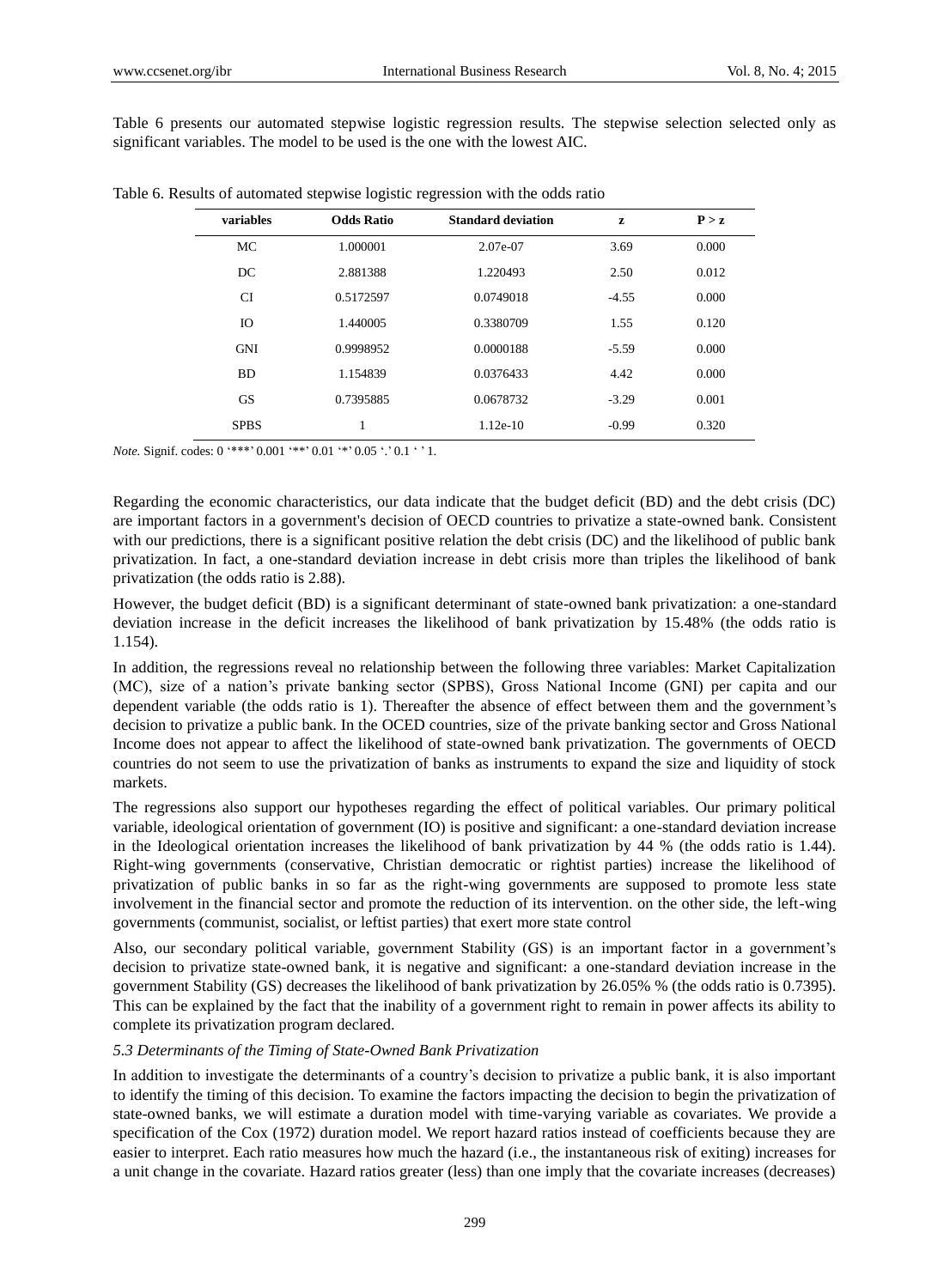#### the probability of exit.

Table 7 presents the results of duration models measuring determinants of the time until a country"s first bank privatization estimated using the maximum partial likelihood (Cox, 1972) for the MENA region using stata 11 software.

| variables   | <b>Hazard Ratio</b> | <b>Standard deviation</b> | z       | P > z |
|-------------|---------------------|---------------------------|---------|-------|
| PIB         | 0.9999999           | 4.66e-08                  | $-2.04$ | 0.016 |
| <b>PNBH</b> | 1.000033            | 0.0000274                 | 1.20    | 0.229 |
| <b>CBR</b>  | 0.9999808           | 8.15e-06                  | $-2.35$ | 0.019 |
| <b>NPL</b>  | 1.040409            | 0.0515766                 | 0.80    | 0.424 |
| CB          | 3.766088            | 4.276706                  | 1.17    | 0.243 |
| RP          | 0.8692037           | 0.0619993                 | $-1.97$ | 0.049 |
| SG          | 0.5030544           | 0.1137454                 | $-3.04$ | 0.002 |
| <b>RD</b>   | 1.971584            | 0.6934782                 | 1.93    | 0.054 |
| IC          | 0.7097452           | 0.2898755                 | $-0.84$ | 0.401 |
| QR          | 1.007344            | 0.0252374                 | 0.29    | 0.770 |
| IP          | 0.2780815           | 0.1725343                 | $-2.06$ | 0.039 |
| ID          | 1.403496            | 0.4038055                 | 1.18    | 0.239 |

Table 7. The results of the duration model for MENA countries

We find that MENA countries whose banks are less efficient, and whose public officials are more accountable to the people privatize state-owned banks faster (more democratic accountability (DA) and whose governments are more likely to formulate and implement policies and regulations that promote private sector development (more regulatory quality (QR) privatize public banks faster. We also find that countries with less political risk (PR), more government Stability (GS), less corruption (CI), less political instability (PI), more banking crises (BC) privatize state-owned banks faster.

For example, duration model shows that the hazard ratio associated with the political instability index (PI) is 0.27. This suggests that a unit (100%) increase in political instability index reduces the probability of bank privatization (in any given year) by 73%. Similarly, a 10% increase in this variable would reduce the probability by 7.3%.

Table 8 presents the results of duration models measuring determinants of the time until a country"s first bank privatization estimated using the maximum partial likelihood (Cox, 1972) for the OECD countries using stata 11 software.

| variables   | <b>Hazard Ratio</b> | <b>Standard deviation</b> | z        | P > z |  |
|-------------|---------------------|---------------------------|----------|-------|--|
| <b>PNBH</b> | 0.9998038           | 0.000015                  | $-13.06$ | 0.000 |  |
| <b>CBR</b>  | 1.000001            | $2.14e-07$                | 3.21     | 0.001 |  |
| <b>TSBP</b> | 1                   | 1.48e-09                  | $-0.45$  | 0.651 |  |
| CD          | 0.4316085           | 0.1624321                 | $-2.23$  | 0.026 |  |
| ΟI          | 1.961428            | 0.3936714                 | 3.36     | 0.001 |  |
| DB          | 1.224154            | .0331991                  | 7.46     | 0.000 |  |
| SG          | 0.8045078           | 0.0606198                 | $-2.89$  | 0.004 |  |
| IC          | 0.5158458           | 0.0623124                 | $-5.48$  | 0.000 |  |

Table 8. The results of the duration model for OECD countries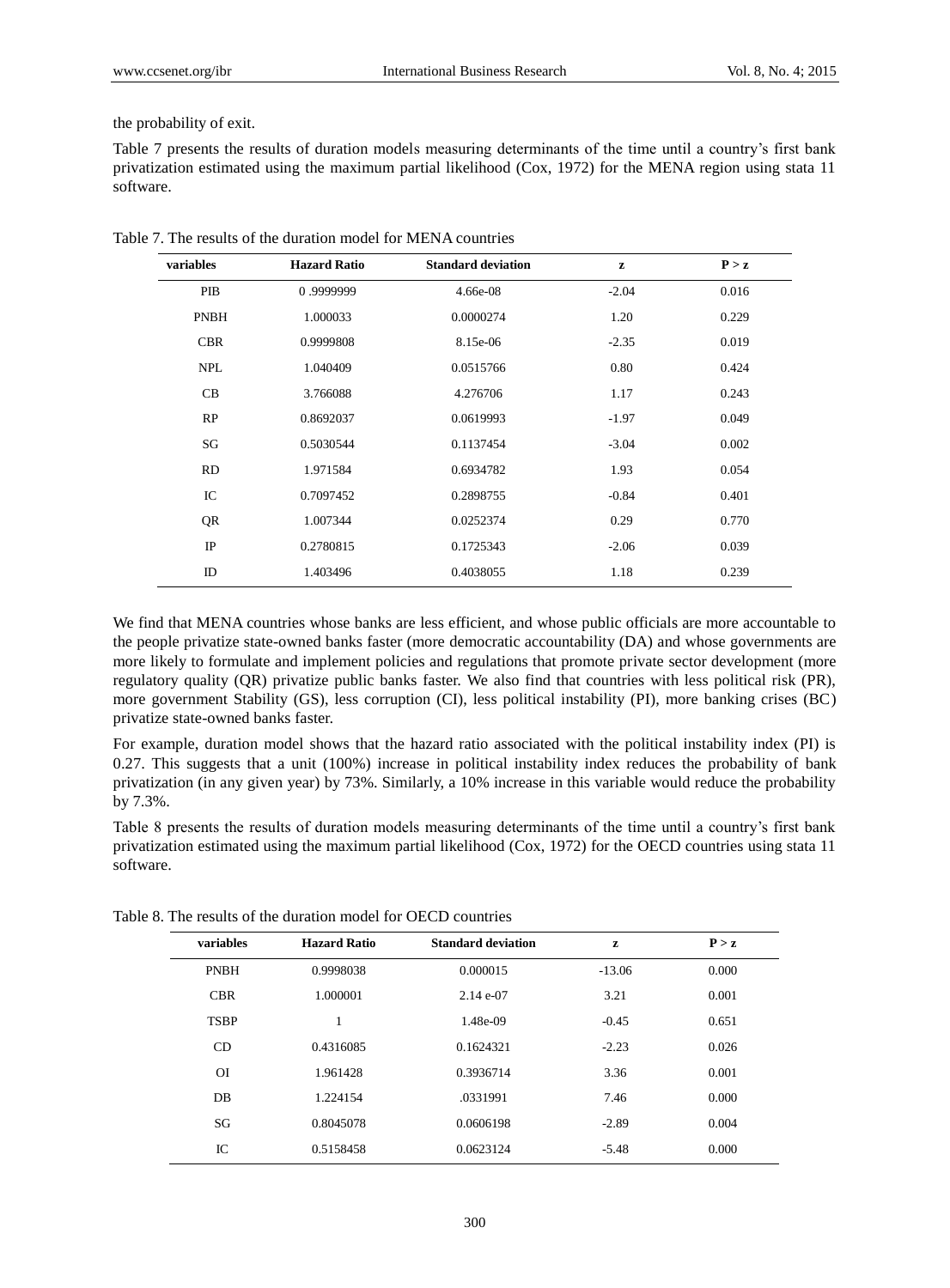We find that OECD countries whose governments belonging to right-wing parties, and more debt deficit (DF) privatize public banks faster. We also find that countries with less corruption (CI), less political instability (PI), less debt crises (BC) privatize state-owned banks faster.

For example, duration model shows that the hazard ratio associated with the debt crises (DC) is 1.96. This suggests that a unit (100%) increase in debt crises variable increases the probability of bank privatization (in any given year) by 96%.

## **6. Conclusion**

This paper examines how political, institutional, and economic factors are related to a country"s decision to privatize state-owned banks, and the various factors that affect whether and when governments decide to privatize a public bank.

Through the use of comprehensive data on privatization in the 38 OECD and MENA countries from 1988 to 2011. We find that the economic, political and institutional factors have a significant influence on the government"s decision to privatize state-owned banks. The most important influences on the decision of a government to privatize a public bank in MENA countries relate to institutional political conditions, and the quality of the banking sector of the country. We also find that the privatization of public banks is more likely when banks are less efficient (are lower quality) and possess the highest non-performing loans (NPL).

Also, the data suggest that in the MENA region, the political characteristics are important in determining whether a country can privatize public banks. Specifically, countries that are politically unstable and more risky are less likely to privatize their state-owned banks. While countries that have greater accountability to voters and a good quality of regulation are more likely to privatize their state-owned banks. Again, countries that are more corrupt and have more stable governments are less likely to privatize public banks.

In contrast, political variables do not appear to be important determinants of privatization of public banks in OECD countries. Instead of these factors, it seems that other types of variables (e. g., economic variables such as the quality of the banking sector) influence the decision of the governments of OECD countries to privatize public banks.

These results are consistent with our assertion that different constraints on privatization are mandatory in all countries in MENA and OECD. Our results are robust to different estimation methods and alternative specifications of independent variables. Overall, this study contributes to the growing literature that examines how economic, political and institutional factors affecting capital markets and financial decisions.

#### **References**

- Beck, T., George, C., Alberto, G., Philip, K., & Patrick, W. (2001). New tools in comparative political economy: The database of political institutions. *World Bank Economic Review, 15*, 165-176. http://dx.doi.org/10.1093/wber/15.1.165
- Berger, A. N., Clarke, G. R. G., Cull, R., Klapper, L., & Udell, G. F. (2005). Corporate governance and bank performance: A joint analysis of the static, selection, and dynamic effects of domestic, foreign, and state ownership. *Journal of Banking & Finance, 29*(8-9), 2179-2221. http://dx.doi.org/10.1016/j.jbankfin.2005.03.013
- Boehmer, E., Robert, C. N., & Jeffry, M. N. (2005). Bank privatization in developing and developed countries: Cross-sectional evidence on the impact of economic and political factors. *Journal of Banking & Finance, 29*(8-9), 1981-2013. http://dx.doi.org/10.1016/j.jbankfin.2005.03.004
- Bortolotti, B., & Paolo, P. (2003). *The political economy of privatization*. Working paper, FEEM.
- Bortolotti, B., Marcella, F., & Domenico, S. (2001). Privatisation: Politics, institutions, and financial markets. *Emerging Markets Reiew, 2*(2), 109-136. http://dx.doi.org/10.1016/S1566-0141(01)00013-9
- Bortolotti, B., Marcella, F., & Domenico, S. (2003). Privatisation around the world: Evidence from panel data. *Journal of Public Economics*, *88*(1-2), 305-332. http://dx.doi.org/10.1016/S0047-2727(02)00161-5
- Clarke, G. R. G., & Cull, R. (2002). Political and economic determinants of the likelihood of privatizing Argentine public banks. *Journal of Law and Economics, 45*(1), 165-197. http://dx.doi.org/10.1086/324653
- Clarke, G. R. G., & Robert, C. (2002). *The political economy of privatization: An empirical analysis of bank privatization in Argentinaé*. Working paper, World Bank.
- Clarke, G. R. G., & Robert, C. (2005). Bank privatization in Argentina: A model of political constraints and differential outcomes. *Journal of Development Economics, 78*(1), 133-155.